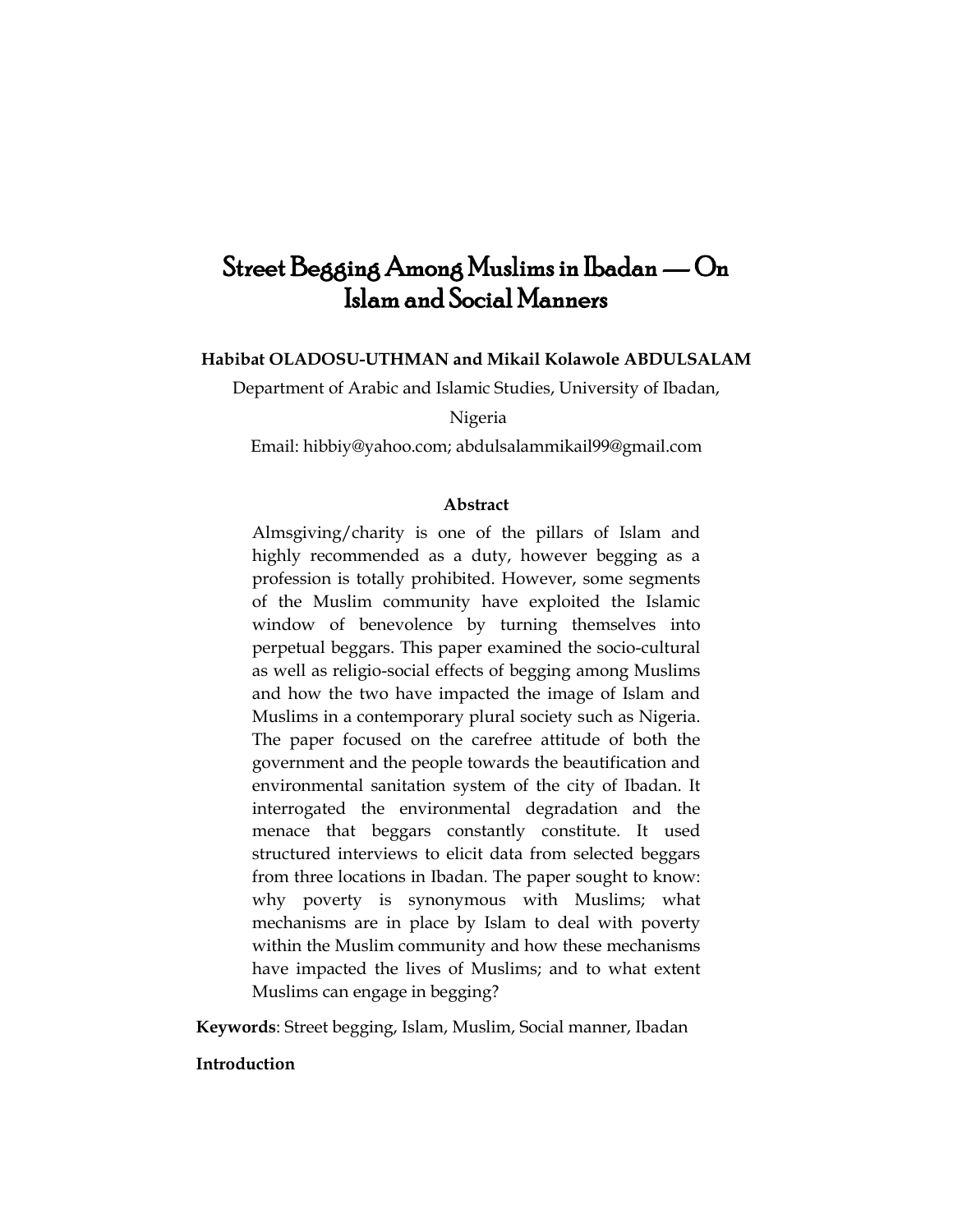#### **54** *H. Oladosu-Uthman & M.K. AbdulSalam AJSD Volume 10 No. 2*

Ibadan is one of the historical cities in Yorubaland. Its people are from the Yoruba ethnic group though the city is populated by various other ethnic groups in Nigeria. but because the area is one of the historical cities of the Yoruba ethnic group, it is Yoruba territory. It is therefore, mostly populated by the Yoruba who constitute different clans and lineages. It is also common knowledge that Ibadan is the city with the largest landmass in the whole of the West African sub-region (Mabogunje, Awe & Lloyd, 1967).

Ibadan is presumed to have Muslims as the majority in its population because of its earliest contact with Islam when it arrived in Yorubaland and the contributions of its key people to the development of Islam in Ibadan land (Doi, 1975). The earliest people to embrace Islam in Ibadan were members of the ruling class and as this class of people embraced Islam, their families and subjects followed them in the new faith. This to a large extent added to the popularity of Islam and the Muslims in the city of Ibadan (Abdul-Rahman, 1989). Due to this factor, whatever happens in the city of Ibadan, Muslims are found in the majority. Put differently, any discussion of social issues (such as begging) in the city of Ibadan must pay attention to the Muslim population, also because they constitute a large proportion of those involved in the act.

A visitor to Ibadan would wonder at the poor level of sanitation in the city. This can be attributed to environmental mismanagement and lack of urban city planning. Almost everywhere one turns to in Ibadan one sees filth. The case is worse in areas where the beggars are situated. This segment of the society does not bother at all about the condition of their living environment. The major concern to this set of people is their material gain regardless of whether the environment is dirty/liveable or not. The insistence on begging by those who see it as an easy means to make a living, particularly the Muslims, calls for scholarly enquiry. This is important in order to bring to the fore, the Islamic standpoint on begging. The questions that may be pertinent to this enquiry are: Exactly when does Islam allow its adherents to beg? To what extent is begging allowed? What are the Islamic legal discourses on begging? When does begging become a sin for a Muslim? Answers to these questions will be discussed in this paper.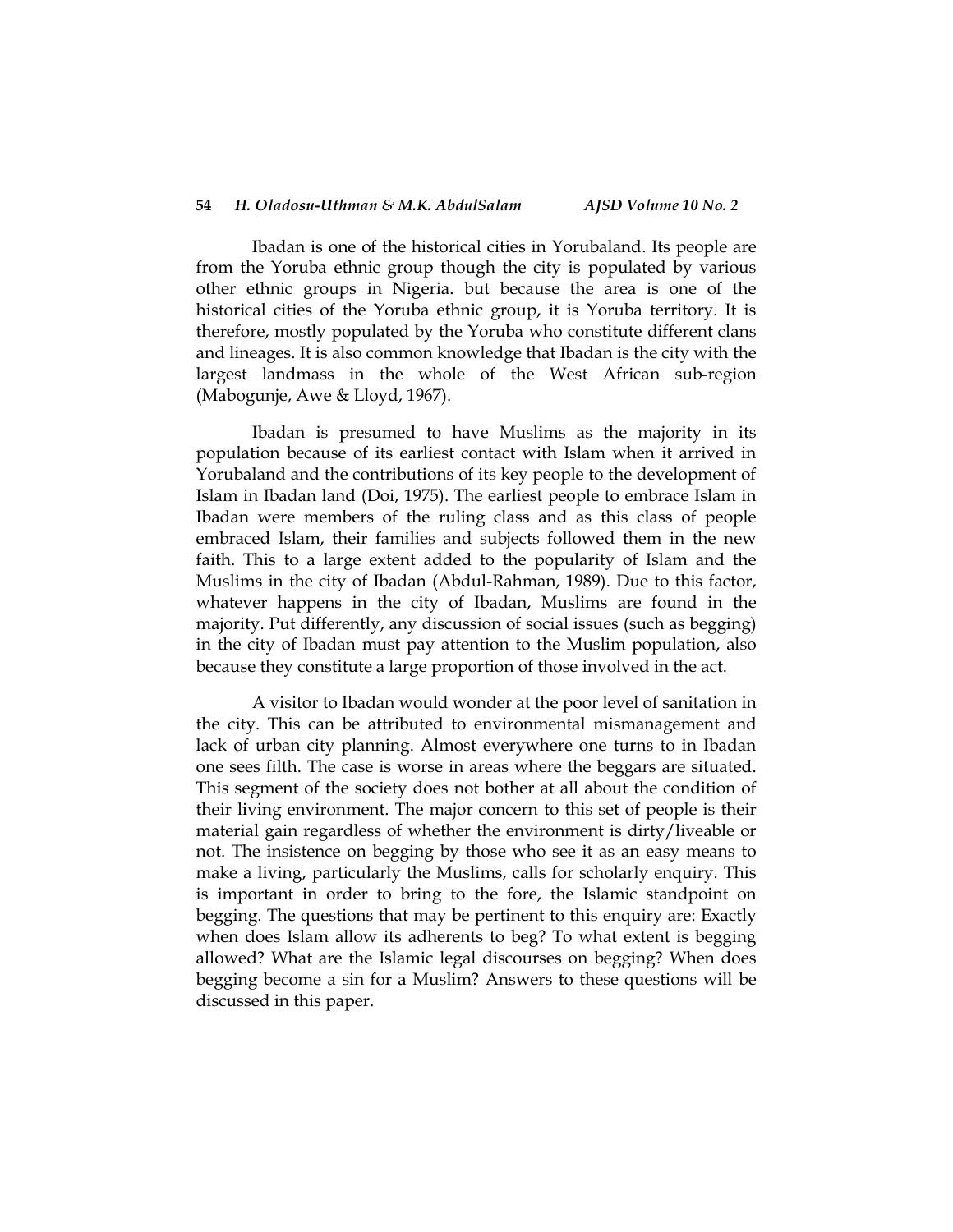### **Islam and Almsgiving/Charity**

If one goes by the number of times almsgiving is mentioned in the Qur"an, it would suggest that Islam encourages the act of begging without restrictions. *Zakat* is mentioned as many times as *salat* is repeated in the Qur'an to lay emphasis on their importance. The observance of prayers as well as payment and giving out from one"s wealth are the major prerequisites of becoming a true Muslim, after the testification of faith in the oneness of Allah. Zakat is indeed the third fundamental pillar of Islam and it has its guiding rules and principles of payment and administration. In some instances in the Qur'an, zakat and sadaqah are used interchangeably, however, while zakat is a compulsory duty on every Muslim who meets the necessary criteria of wealth, sadaqah is a voluntary act for all Muslims irrespective of financial status. In addition, while zakat is time bound, sadaqah can be done at will, at the discretion of the giver; both are commanded in the Qur"an. According to the Qur"an, eight categories of people can benefit from zakat and sadaqah:

- the poor
- the needy
- those employed to administer the (funds)
- those whose hearts have been (recently) reconciled (to truth);
- those in bondage
- those in debt.
- in the course of God the wayfarer (Qur'an 9:60)

In another *ayah* (verse), the Qur"an states thus:

Of their goods take alms, That so thou mightiest

Purify and sanctify them; And pray on their behalf.

Verily thy prayers are a source of security for them:

And Allah is One Who heareth and knoweth. (Qur'an 9: 103)

In line with the above *āyāt* (verses), almsgiving (zakat) is a compulsory religious duty for every Muslim, the neglect of which amounts to sinning against the commandment of God. But the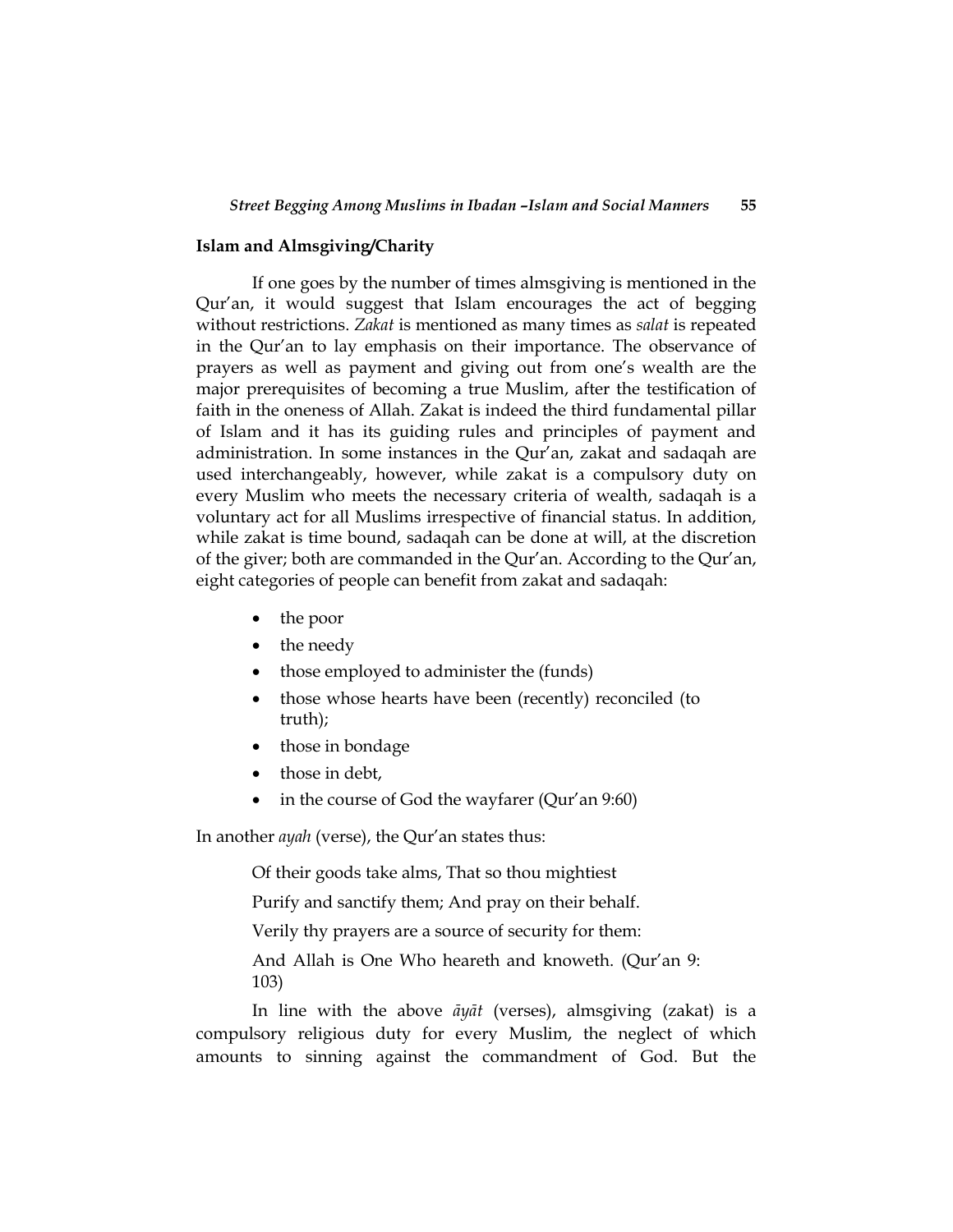underlying problems are how to demarcate between fundamental/ compulsory and meritorious duties and how to determine those who are genuinely in need or are poor. This is particularly important given the prevailing situation among Muslims in Nigeria, particularly in the city of Ibadan. In fact, the indicators to differentiate between the haves and the have-nots are not there because of the statements in the Qur'anic and Prophetic injunctions on the treatment of beggars: "And repulse not the beggar". (Qur'an 93:10) "...the upper hand is better than the lower hand (Sahih al-Bukhari, Hadith No. 1362) (i.e., "he who gives in charity is better than he who takes it." In other words, Muslims must be cautious not to fall short of their responsibilities, while at the same time not aiding and abetting indolence.To critically engage this problem, this paper examines the hermeneutics of begging within the Islamic texts as well as from scholars' opinions.

#### **On the Grammar of Begging**

Almsgiving is an express commandment by God. It is one of the fundamental pillars of Islam and is as important as other fundamental duties expected of a Muslim. In the Qur"an, distinction is made between almsgiving and begging. But before that, it is necessary to quickly explore the meaning and the root of the word begging. From the literary point of view, the root verb of begging comes from *t-s-w-l* (*tasawwala*=he begged), the act itself is *tasawwulu* (begging) and a beggar can be referred to as *almutasawwilu.* In as much as almsgiving is encouraged and enforced in Islam, the act of begging is specifically frowned at, given the importance ascribed to the blessings attached to spending from the proceeds of ones" own sweat. In Islamic terminology, sadaqah has been defined as an act of "giving something . . . without seeking a substitute in return and with the intention of pleasing Allah" (Philips, 2020). Moreover, sadaqah from a similar perspective "is what the person gives from what he possesses, like Zakat, hoping to get closer to Allah". Narratives on the lives of the Prophet and his companions are replete with instances where he discouraged some of his companions from begging and encouraged them to engage in fruitful earning through their own sweat. In other words, while almsgiving is considered a compulsory duty in Islam, begging is strongly discouraged among Muslims. A giver in the language of the Qur"an, is like a champion on the field of sports whose joy is limitless when glory is achieved. Therefore, the Qur'an encourages the giver more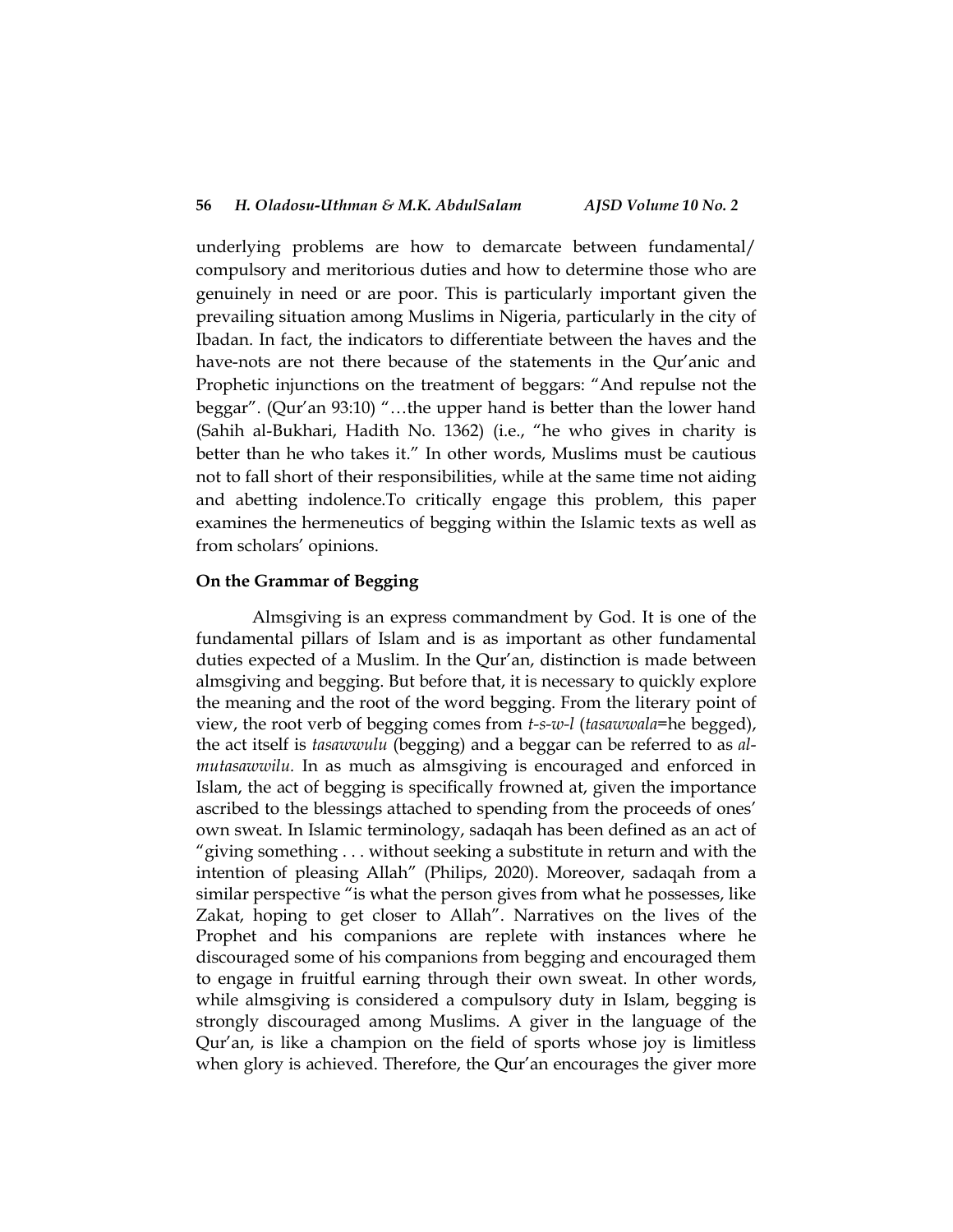often than a beggar/receiver. An examination of the sayings of the Prophet will reveal that there is more emphasis on the need to be a giver than to be a receiver. The following statements from the Prophet (S.A.W.) alludes to this:

Save yourself from hellfire even by giving a half-date fruit in charity; and if you cannot afford even that, you should at least say a good word. (Sahih al-Bukhari, Vol. 2, Book 24, Hadith 21/6195)

The upper hand is better than the lower hand. The upper hand is the one that gives and the lower hand is the one that takes. (Sahih al-Bukhari, Hadith No. 1362; see also Sahih Muslim, Book of Zakat, Hadith No. 1033)

According to Bilal Philips, there are two types of people in the world: givers and takers. The takers may eat better, but the givers sleep better. In other words, giving in charity is better than begging (Philips, 2020). Perhaps, this is the reason why the Prophet of Islam preferred not to consume from sadaqah and would rather accept gifts. We deduce from this that gifts are like a means to cement or solidify relationships between people while almsgiving/charity is a religious duty of which there are choices of people to be given.

#### **Socio-Cultural Effects of Begging**

A cursory look at the city of Ibadan by a visitor will suggest perhaps two views, that: 1) the city is majorly populated by Muslims and, 2) the majority of beggars in the city of Ibadan are Muslims. This is not surprising as they are products of what constitutes identities in the city of Ibadan. In Ibadan, it is easy to categorize people as Muslims due to the integration of Islamic culture into the indigenous Yoruba culture. The Islamic adornment system, especially for women, is seen everywhere even among non-Muslim women. In the city of Ibadan, it is a common practice among women to wear a scarf or what the Yoruba call *iborun* (veil) which is similar to the Islamic adornment known as *hijab,* without which Yoruba women feel their dressing is incomplete. In this instance, it can easily be concluded that the integration of the Islamic culture into that of the Yoruba is very strong and alive. Therefore, it is important to examine whether the act of begging has been, through Islamic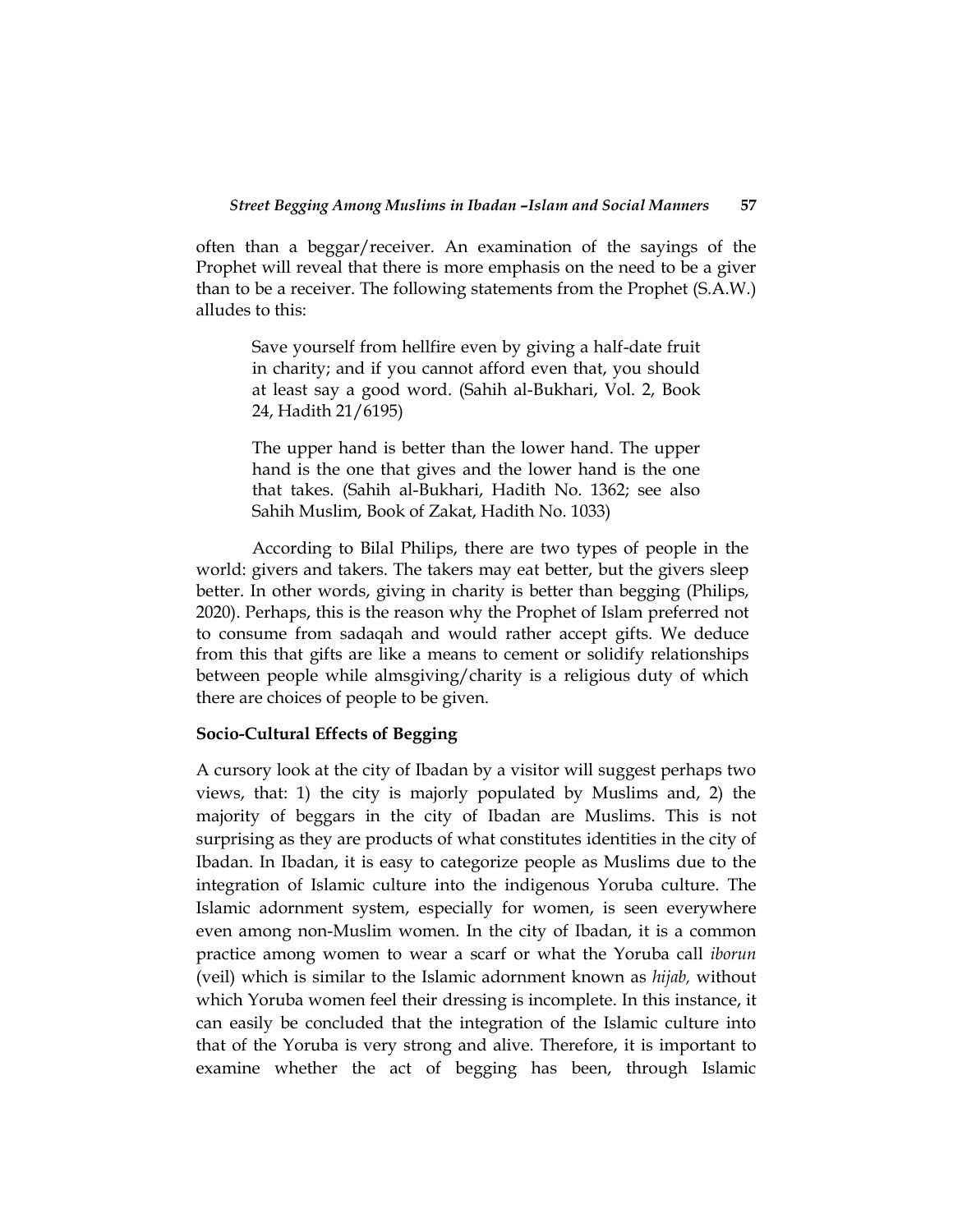integration, embedded in Yoruba cultural practices or not. This study found that begging is an age-old phenomenon (Farisade, 2008) as well as a universal phenomenon (Selby, 2008). Differences only exist in the mode of operation based on geographical location, cultural orientation, and the norms of the people.

Furthermore, according to Olaosun (2009), there are categories of beggars in Southwest Nigeria and they range from the "fine *baara'* to the "sit-at-place", the "*babiyala'*, and the "ceremonial" beggars. While Olaosun"s categorization is very apt, there are others that this study refers to as the 'motor park' and 'drummer' beggars. Whereas the fine baara beggars are those who, in line with Olaosun, are "professional" beggars. They exploit every opportunity to tell unfounded stories to appeal to the sympathy of their acquaintances. To this category of beggars, the religious garb is an instrument of their "profession". Sometimes, they catch their benefactors unawares and sometimes, they even resort to stealing. They are known by their appearance/dressing and the stories they tell, such as: "I am coming from the hospital where I could not afford the cost of the medications prescribed for me," or "my child is in the hospital in a critical condition" and many more. The majority in this category, according to Olaosun, are school drops-out, unemployed youths, those who have in one way or the other failed in the pursuit of their careers, or disarmed bandits. Because of their dressing style, they easily fit into the society, even at social gatherings. Interestingly too, one of the salient features of this category is that as soon as they realize that they have become well known in an area or location, they quickly move to another location to avoid suspicion.

The second category, the 'sit-at-place' (called sit-at- place because, they are usually in a fixed location and do not move around like the *babiyala* group), are complacent beggars. However, they do not just sit anywhere but choose advantageous places like restaurants, places of worship, and locations where commodities for the rich are sold,expectating that the well-to-do and wealthy customers will give them whatever they can afford to part with. In this category are the old and critically-handicapped who do not need much talk before they are given alms. In other words, their conditions are obvious and usually speak for them. Those of them who choose to sit at places of worship are commonly patronized by worshippers who want to fulfil their religious obligation of almsgiving.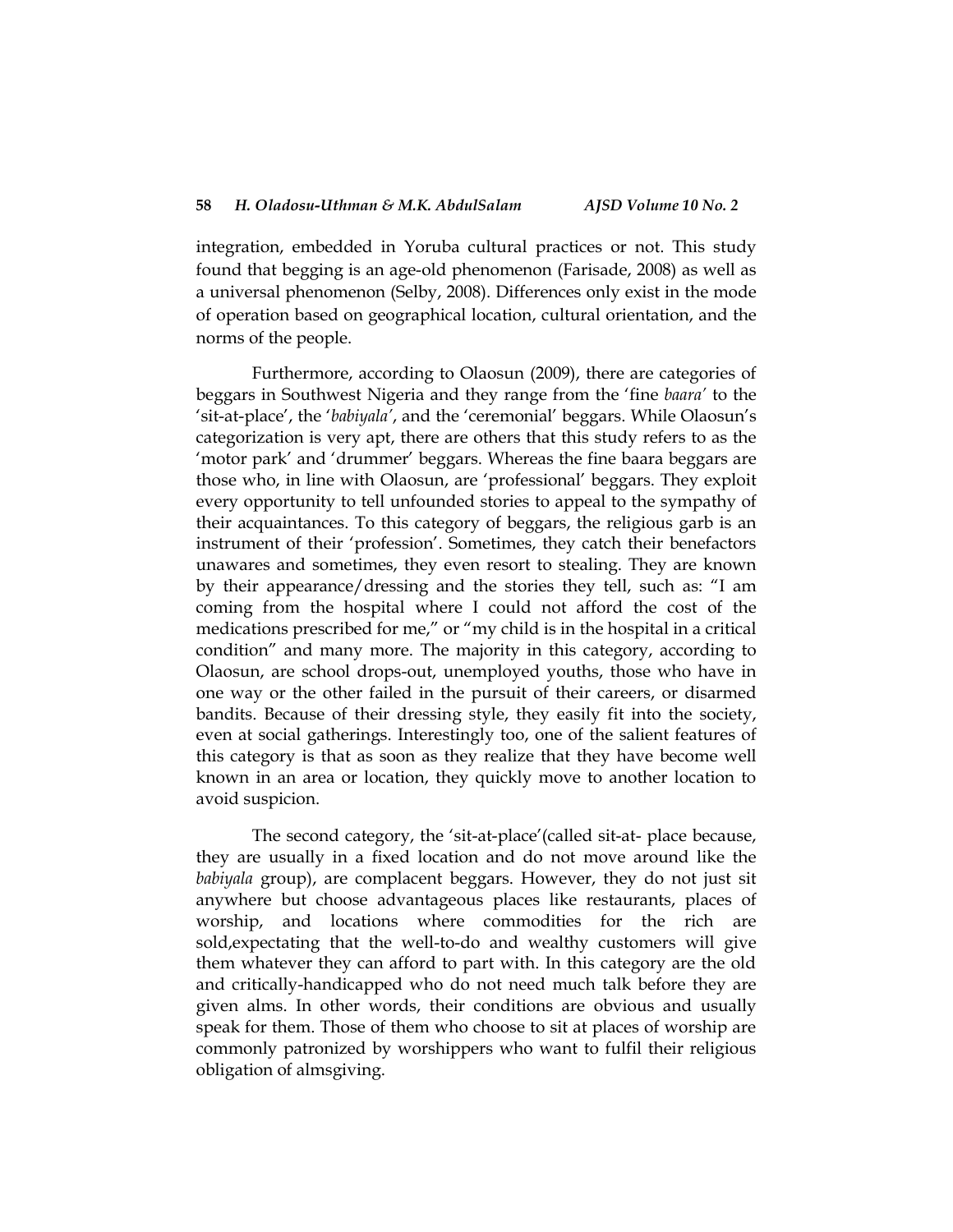#### *Street Begging Among Muslims in Ibadan –Islam and Social Manners* **59**

The *babiyala* category includes entertainers who move from one street to another singing to beg. The beggars under this category are usually Hausa, Kanuri or Fulani who have emigrated to the southwestern part of the country to seek their fortune through begging. They are usually go around in groups and because of the singing aspect of their begging, they are usually more successful at finding favour with people than other categories. In other words, the choice of begging via entertainment seems to be lucrative in the Nigerian society.

Named after the event that is relevant to their engagement, the "ceremonial" beggars are usually seen at ceremonies fanning, eulogising, or tacking flowers or ribbons to the chests of their intended benefactors. On many occasions, the "drummer" beggars fall into this category. One wonders how they get information about impending ceremonies. They usually appear at occasions without invitation. The majority in this category are from the Yoruba ethnic group, and are comprised mainly of youth, aged men and women. They appeal to the emotions of their benefactors through the unsolicited services they usually render. Sometimes they sing and chant uncoordinated songs and eulogies.

Similarly, the motor park beggars are those who move from one vehicle to the other at motor parks asking for alms. These range from the old and middle aged to youths and young children. All these categories of beggars are present in the city of Ibadan and can be seen everywhere.

To bring home the socio-cultural effects of begging therefore requires an excursion into the Yoruba value system. Among the Yoruba, begging is a hateful act. It is not only frowned upon but is also considered shameful act. That is why an ordinary Yoruba man/woman will constantly pray that God should not make begging their means of livelihood and often say, *Ѐdùmàrè májẹ n tọrọjẹ* (May the Lord forbid that I beg to feed). In other words, the Yoruba as a people really appreciate and cherish feeding from the sweat of their own brows. A beggar in the reckoning of the Yoruba is a lazy person who will in turn feed from 'filth'. A beggar can also resort to stealing whenever begging proves not to be lucrative because free income would have become a habit. If it is true that the Yoruba do not celebrate the act or the actor (begging/beggar), how come there are so many beggars on the streets of the city of Ibadan?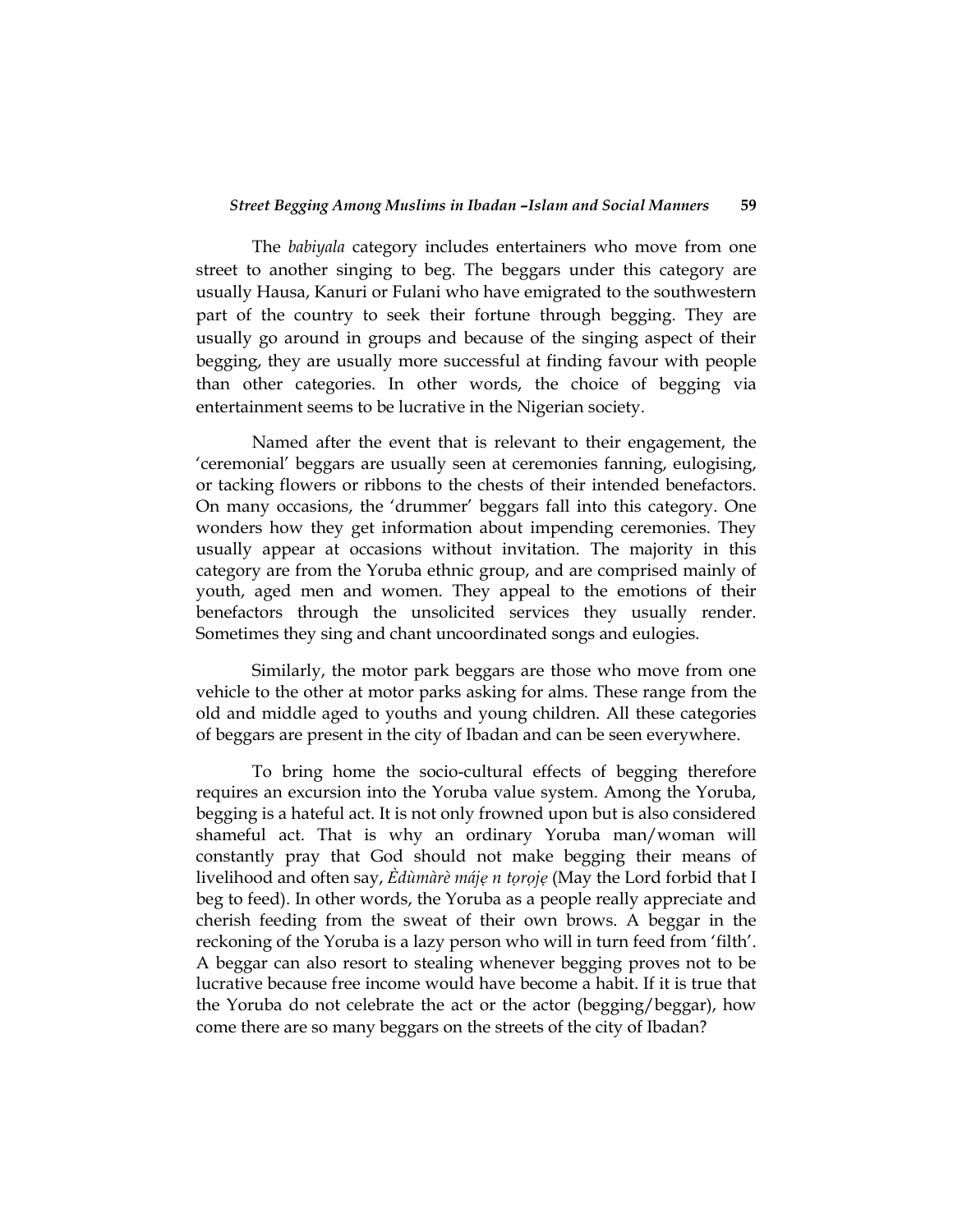#### **60** *H. Oladosu-Uthman & M.K. AbdulSalam AJSD Volume 10 No. 2*

The answer to this question aboveis obvious. Only the loss of familial prestige and honour will make a Yoruba person resort to begging. Another important point here is that the majority of the beggars in Yorubaland in general and the city of Ibadan in particular are from northern Nigeria and other West African countries. These are people whose practices have been driven by their cultural history and belief systems. Among the Hausa, the concept of *almajiri* holds sway. The term *almajiri* was actually coined from *al*-*Muhājirūn* (the emigrants) (Olaosun, 2009). This term referred to those who emigrated with Prophet Muhammad (SAW) from Makkah to Yathrib (later Madinah), leavingbehind their families and worldly possessions due to persecution from their people in Makkah for accepting the new faith, Islam. When they got to Madinah, they became objects of benevolence through the hands of the *Ansār* (helpers) who were their hosts. The concepts of *al*-*Muhājirūn* and *al*-*Ansār* are what the Hausa people of Nigeria, through their interactions with Islam, have turned into a celebrated culture. But does this mean the early migrants of Islam turned themselves to perpetual beggars? The answer to this is no, because, in as much as they were critically in need of accommodation and sustenance, they did not subject themselves to begging. Rather, the helpers of Madinah were willing to render assistance to their brothers based on the promises they made to the Prophet during the pledge of *al*-*Aqaba* at Taif (Ali, 1979: 140- 142). In other words, the *Ansār* made themselves available to the needs of the *Muhājirūn* when the latter needed it most. This is evidenced in one of the *ayat* (verses) of the Qur'an:

To the indigent Muhajirs, those who were expelled from their homes and their property, while seeking grace from Allah and (His) good pleasure, and aiding Allah and His Messenger: such are indeed the sincere ones — But those who before them, had homes (in Madinah) and had adopted the faith —show their affection to such as came to them for refuge, and entertain no desire in their hearts for things given to the (latter), but give them preference over themselves, even though poverty was their (own lot). And those saved from the covetousness of their own souls they are the ones that achieve prosperity. (Qur'an 59: 8-9)

In accord with the above *ayāt* of the Qur"an, the Islamic provision of almsgiving is a direct means of poverty alleviation as well as a relief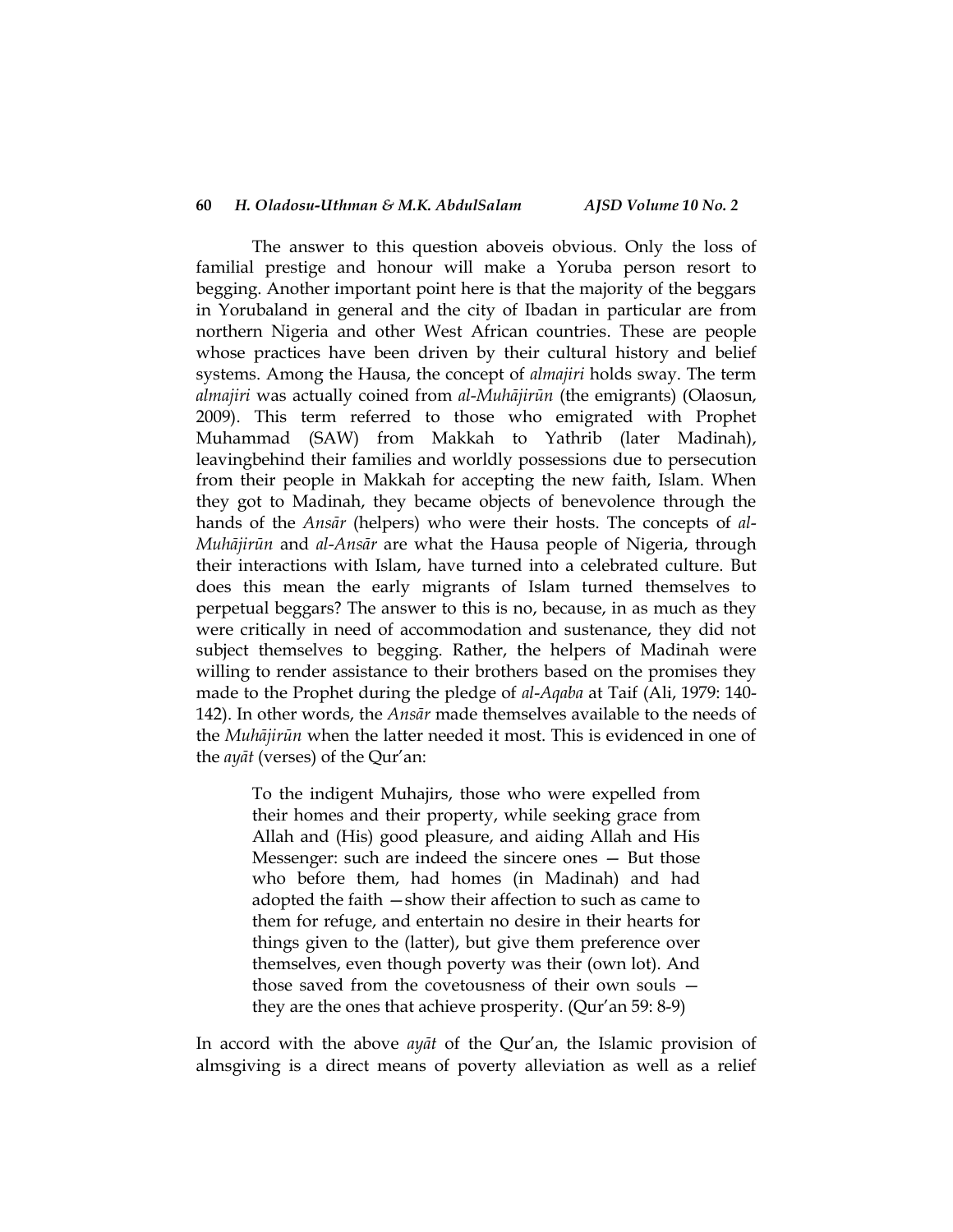system for those who are genuinely in need. This does not indicate that Muslims should subject themselves to perpetual begging, making it a habit or their regular source of income. Therefore, some of the behaviours we see among Muslims in this part of the world are not in accord with the Islamic social ethics and manners but are rather driven by selfish and egoistic interpretations of the all-embracing and all-inclusive culture of Islam. Though some Muslims may be poor, that is not a licence to adopt perpetual begging. Rather, it is meritorious to earn a living through lawful labour. This is also not to discredit the institution of zakat/sadaqah and the listed beneficiaries in the Qur"an but to encourage and strengthen earning through *halal* (lawful) means in order not to allow indolence within the Muslim *ummah* (community).

#### **When Does Begging Become a Menace?**

Muslims are those who are guided not only bythe dictates of the Qur"an but also by social/cultural norms that are in conformity with the worldview of Islam. They operate in-between their religious obligations and cultural orientation and norms. However, to every rule in Islam, there are exceptional cases. This is exactly where the dynamic nature of Islam is showcased. Questions about begging are therefore germane here. Is begging a part of Islamic culture? Exactly to what extent is begging permitted? These questions are necessary because the majority of the people that engage in the act of begging are Muslims. If actually Muslims are expected to be role models within human societies, why should some Muslims continually be a menace to society and present Islam in a derogatory manner? Begging actually becomes a menace when there are so many beggars on the streets that they become a nuisance to society. This makes it difficult to know those who are poor and genuinely in need, and those who have taken begging as a profession. One becomes very curious to know what the town planners and environmental agencies in Nigeria, with particular reference to the city of Ibadan, are doing to make the city free of beggars. Indeed, the current dispensation in the city of Ibadan calls for the urgent attention of both the government and the Muslim community.

The city of Ibadan is now home to beggars, whether handicapped or not. Everywhere you go, you find them in their numbers. There is no more regard for motor roads and motor parks. Worst of all is that any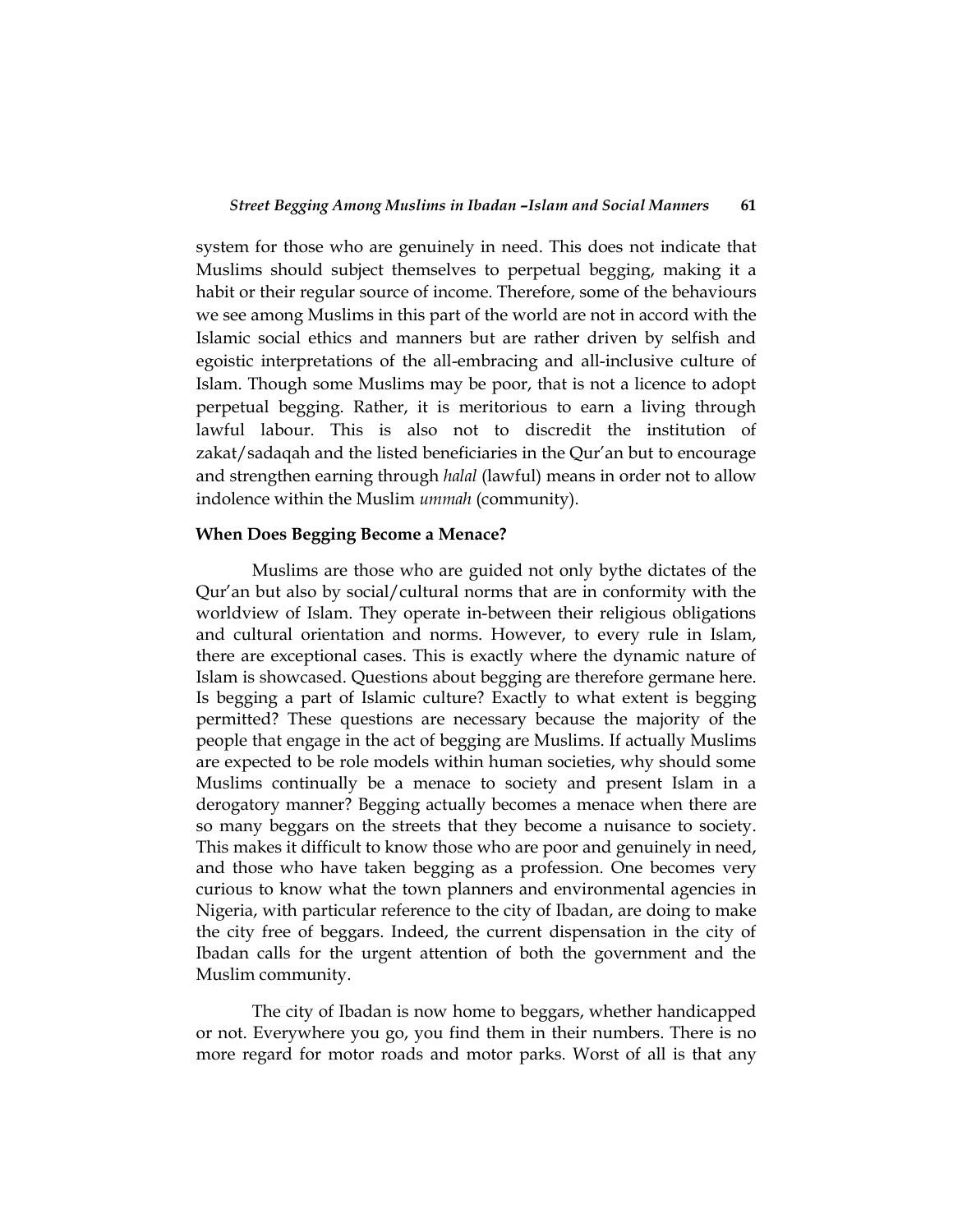area where the beggars are found in large number in the city of Ibadan, itis usually dirty as if filth is accompaniment of begging or being Muslim. This is one of the reasons the act of begging is tagged a menace in this study.Visits to Mokola roundabout, Ojoo and the inner Sabo revealed very disturbing situations.

This filth situation is a serious health threat which the government, as a matter of urgency, needs to do something about in order to prevent diseases such as cholera, severe fever and other unforeseen outbreaks, particularly during this COVID-19 period. The living conditions in these areas call for urgent attention and actions on the part of the government. It was stated by the "leader" of beggars at inner Sabo during interactions with him, that, the government of Oyo State, led by Governor Alao Akala really did well for them. He mentioned that it was during the Akala regime that they were all relocated to that particular area with a few blocks of low-cost houses. Since then, the place has witnessed expansion by way of erection of sheds due to the increase in the population of beggars residing in the area.

Despite the increase in the population of the area, the basic amenities of life such as toilet facilities, potable water, and living quarters are grossly lacking. During the data collection, the researchers were greeted with very dense stench from all areas of the inner Sabo. The most worrisome aspect of the situation is that grandmothers/grandfathers, children and grandchildren of different families were found inhabiting the same place. This type of arrangement can only be accounted for by the way they get married. With all these in mind, it can be categorically stated that the act of begging and the perpetrators have become a menace in the city of Ibadan.

#### **Islamic Windows of Benevolence: a curse or a blessing?**

That something is allowed under certain circumstances does not make it the ideal way of life. The windows of zakat and sadaqah in Islam were put in place to remedy some salient social ills, particularly to bridge the gap between the rich and the poor within Muslim societies. It is meant to take care of the needs of the less privileged and to advance the cause of Islamic expansion. It is supposed to be a blessing in the sense that if the gap between the rich and the poor is bridged, the society becomes better for it. Any society where the institutions of zakat and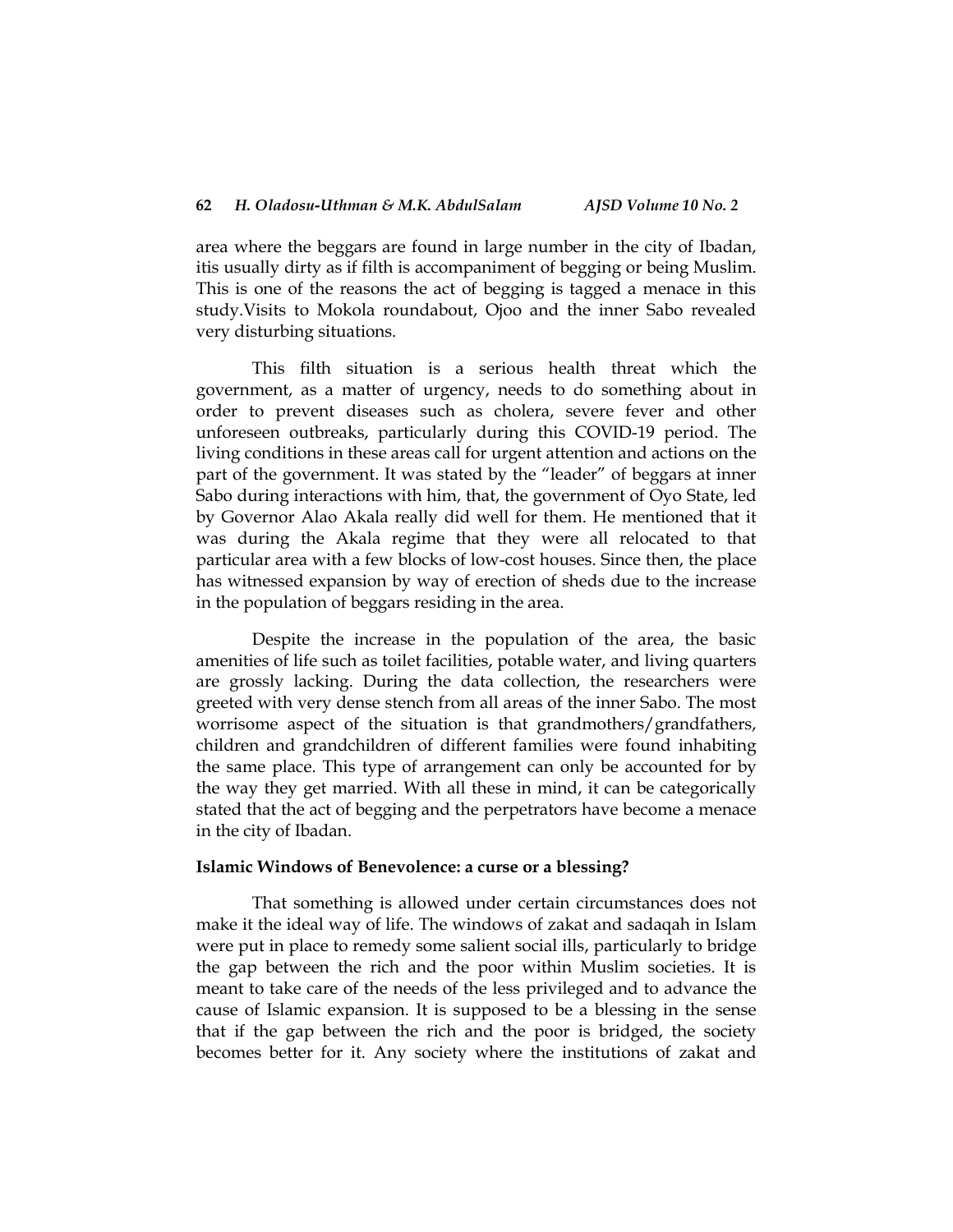sadaqah are in place and the proceeds well utilised should have low level of poverty and in turn very rare instances of begging. In order words, the Islamic window of sharing and caring can adequately take care of the needs of human societies and can also contribute meaningfully to its advancement in terms of meeting up with modern challenges.

However, it could also become a curse if the intent behind its establishment is misunderstood or if the facility is mismanaged. In societies where zakat is not adequately paid by Muslims and where there is no constituted authority to oversee its collection and distribution, people will be overcome by impunity and laziness and turn the provision into a profit-making enterprise. In such societies, thuggery, brigandage and oppression of the weak become the order of the day. The most vulnerable are the poor and the weak segment of the society who will constantly see the rich as oppressors and would always want to tap from their resources at every opportunity. Thus, the Islamic window of benevolence can be a curse due to the way people utilize it. However, whatever Allah has ordained always has underlying blessings and advantages, both apparent and hidden, and so the Islamic window of benevolence can never be a curse, but it will only be a blessing if the rules and regulations of application are properly followed.

### **Islamic Mechanisms for Poverty Alleviation**

Many Qur'anic injunctions exist which are aimed at reducing poverty within the Muslim ummah. This is because Islam rejects poverty and hunger, viewing it as a grave danger that can threaten not only the faith but also the moral wellbeing of an individual (Ogunbado, 2011). Poverty is a means of insecurity and threatens the peace and tranquillity of a nation. Ogunbado (2011) stated that it can force people to wear the garb of indecency and eventually stray from the path of guidance. To avert this possibility, Islam has made provisions for Muslims to employ. Mechanisms such as zakah (poor due), sadaqah (charity), *infāq* ((voluntary spending), *waqf* (endowment), *it'ām* (feeding), *ihsān* (benevolence or goodness) among others are relevant here. Whereas zakah is a compulsory religious duty, others are considered to be meritorious and commendable if performed with good intention. The pertinent question here is, how impactful are all these windows within the Nigerian society? It is worrisome to note that despite the fact that all these mechanisms exist, begging is still rampant among Muslims in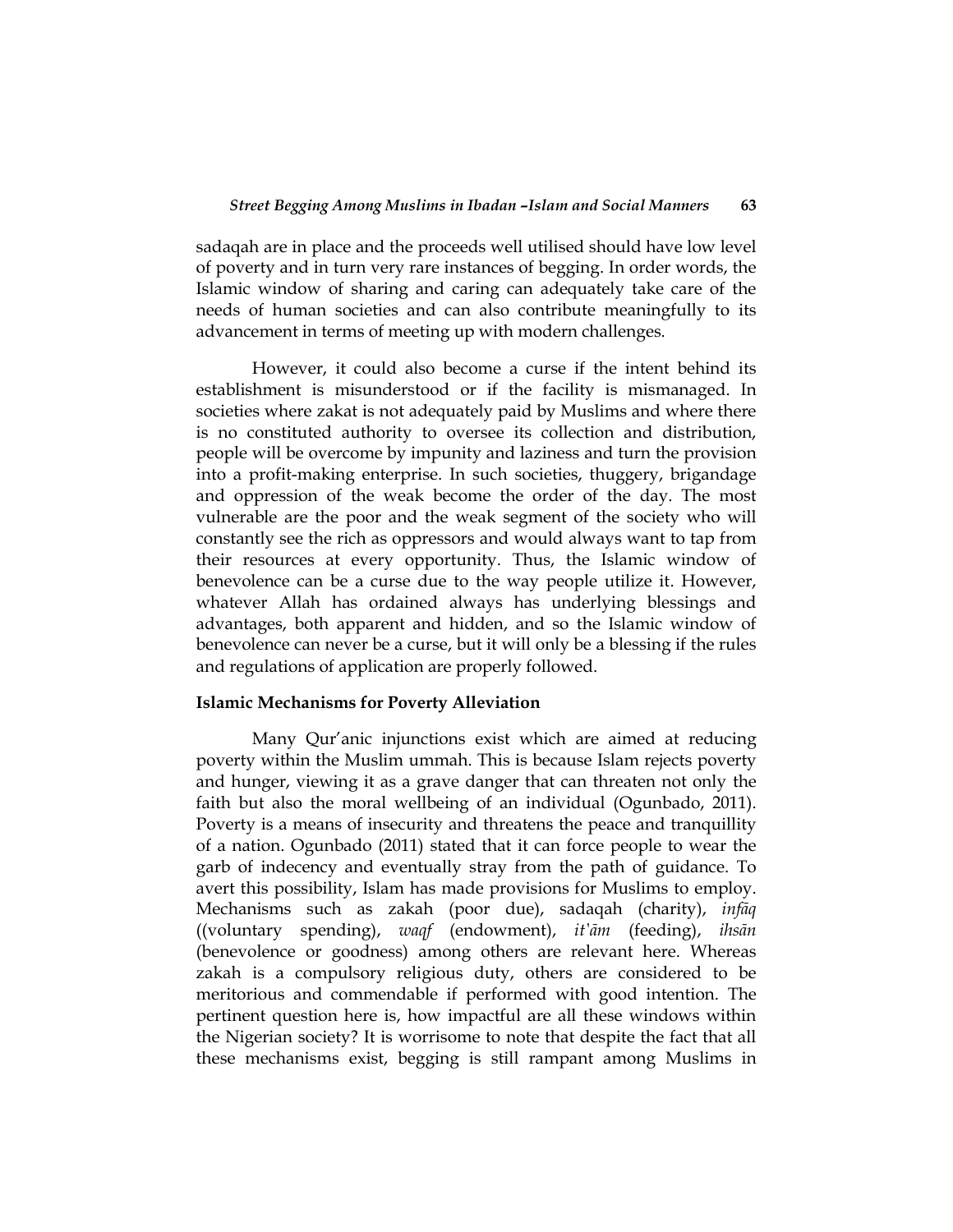Nigeria, and particularly on the streets of Ibadan, because of lack of organized efforts on the part of both the government and the Muslim ummah. The institution of zakah was not taken very seriously by the majority the Muslims over the decades, except in recent times when young Muslim organizations have woken up to the benefits of payment and distribution of zakah.

In the city of Ibadan, there are quite a number of Muslim organisations such as: Muslim Students" Society of Nigeria (MSSN), NASFAT, University of Ibadan Muslim Community (UIMC), et cetera that have taken it upon themselves to have organized zakat/sadaqat foundations to cater for the needs of poor people among the Muslims. However, the impact of these efforts is yet to be visible because of the deep level of poverty in the country generally and among the Muslims in particular. Apart from having organized foundations to utilise the proceeds of zakat by Muslim organizations, there are philanthropists and individuals who on a regular basis engage in acts of ihsān through other windows of poverty alleviation listed above. Again, all these have not been impactful because they are not backed by organised efforts as well as follow-up programmes by government and the Muslim ummah in order to sustain them. Another important factor to note is that the number of Muslims that are conscious of paying zakat is very low when compared to the level of poverty among the Muslims in Ibadan. In other words, for Islamic poverty alleviation mechanisms to be impactful in Nigeria or in the city of Ibadan among the Muslims, there is a need for a change in attitude from both government and Muslim philanthropists. Wealth needs be circulated widely in order to reduce the high level of poverty, particularly among the youths. This will in no small way reduce the menace of begging and idleness on the part of the youths especially, if not among the older generation, who have come to consider begging as an end in itself.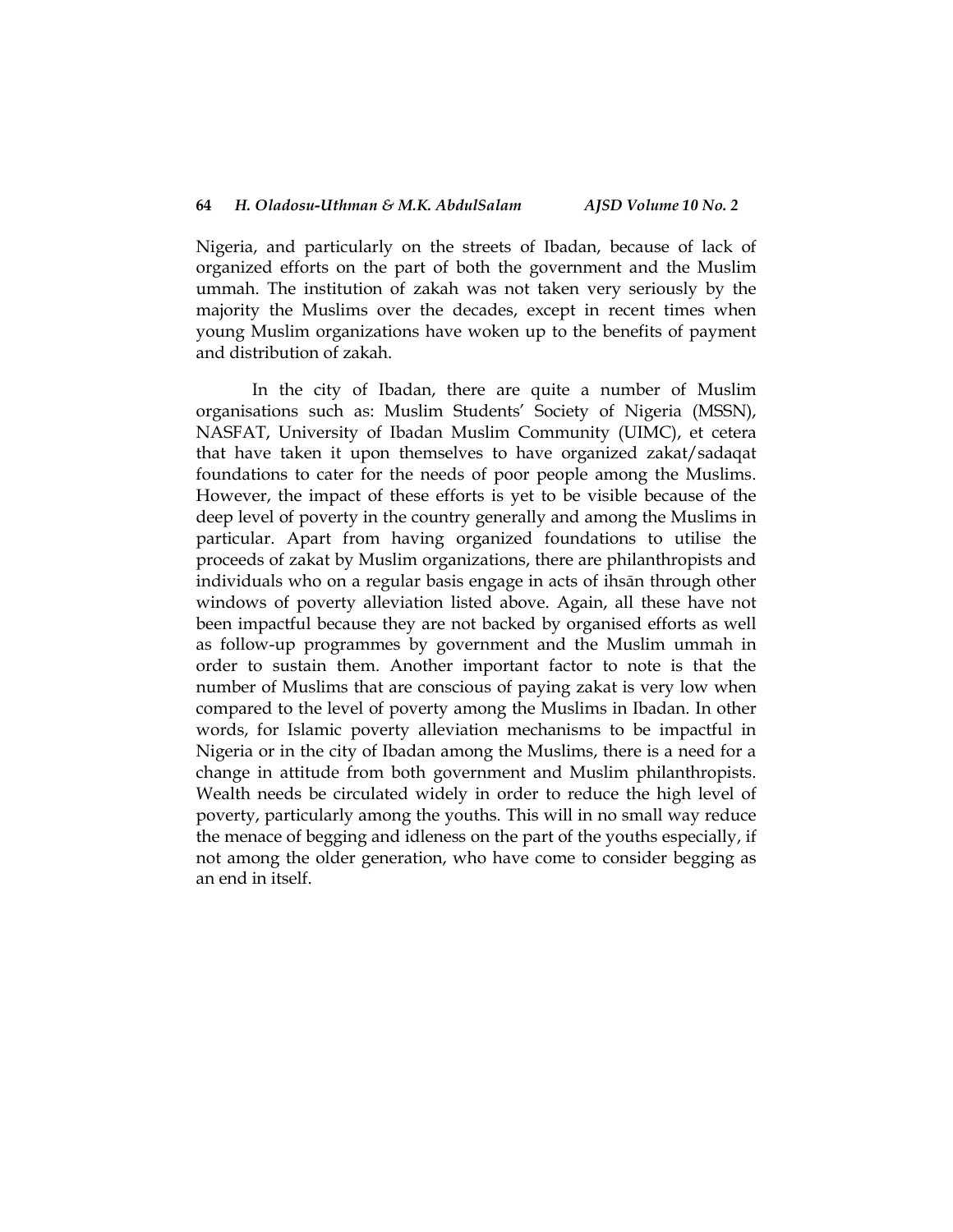#### **Interviews/Data analyses**

This study used both social sciences and humanities approaches for the research. Structured interviews were conducted among beggars in three different locations in the city of Ibadan. Among the respondents were women and men (who were either mothers, fathers or grandparents), girls of marriageable and very young ages, and boys between eight and twenty years of age. The interviews were conducted based on general, gender specific and individual related questions. A Hausa language speaker was employed to ask the questions directly and the responses were tape-recorded and translated for analyses. It was discovered that the initial projection of this study was far below the results generated through the interviews. The menace of begging in the city of Ibadan is deeply rooted and requires much more than surface analysis of the situation; rather it needs in-depth scrutiny. About three hundred beggars were interviewed in the three locations chosen in this study. Only a few of the responses of the respondents are presented to avoid repetition of views.

#### **Ethical consideration**

Prospective interviewees were duly informed that participation in the study was completely voluntary and their responses would be confidential. To ensure anonymity, the original names and identities of the respondents were not used in the analyses. Also, the consent of the respondents was duly sought before the commencement of the interview sessions in the three locations sampled in this study. Respondents who gave consent to willingly participate in the survey had to be assured of confidentiality even before the interview questions were asked.

The respondents were chosen randomly in the three locations examined and their background information is presented in Table 1.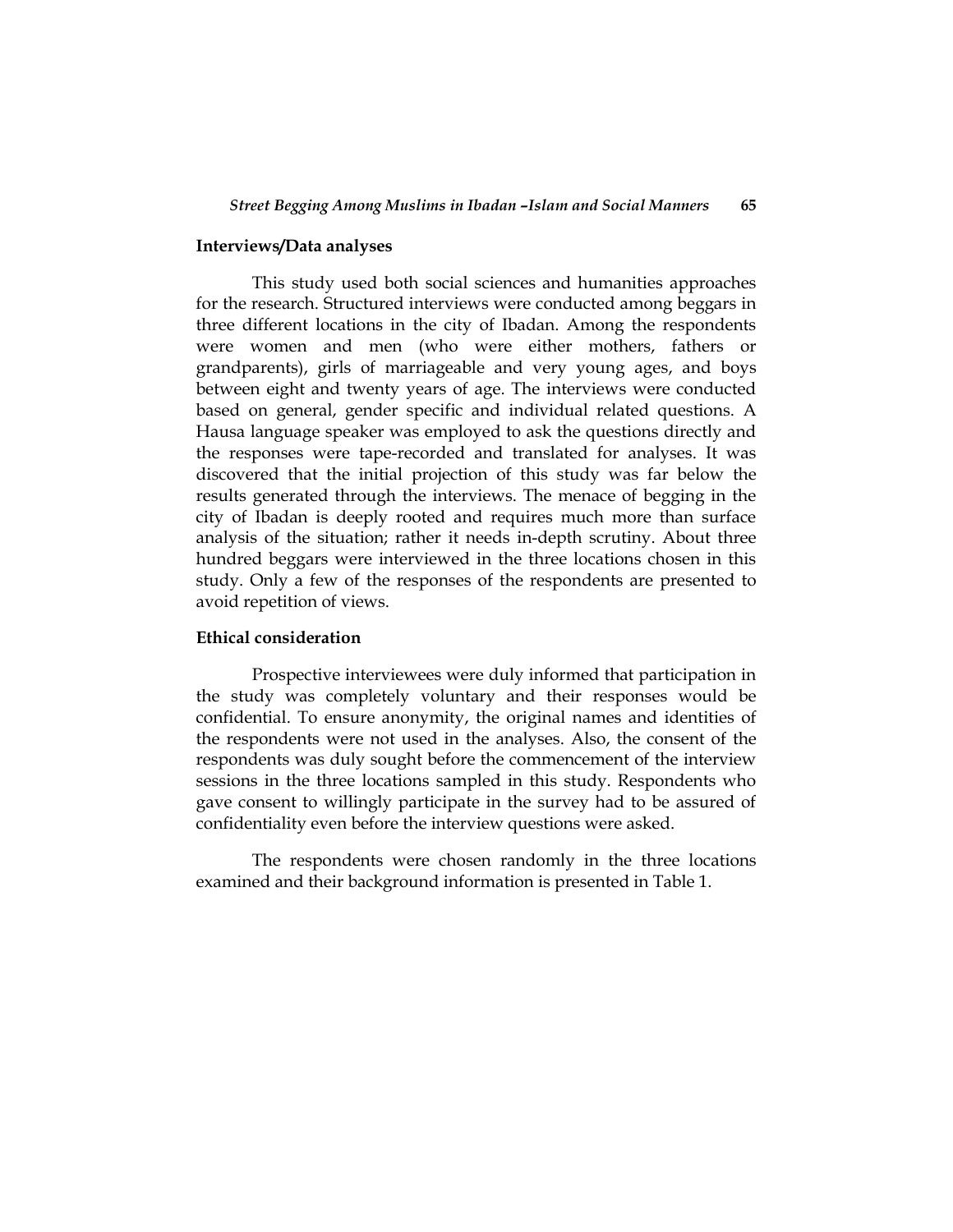| Respondents    | Age<br>(Years) | Gender State |               | Job            | How many years many<br>have you spent<br>here? | How<br>children<br>do you<br>have? |
|----------------|----------------|--------------|---------------|----------------|------------------------------------------------|------------------------------------|
| $\mathbf{1}$   | 56             | Male         | Sokoto        | King           | 10 years or more                               | $\overline{2}$                     |
| $\overline{2}$ | 45             | Male         | Abuja         | Gateman        | 10 years or more 5                             |                                    |
| 3              | 45             | Male         | Katsina       | King           | 15 years or more 8                             |                                    |
| 4              | 50             | Male         | Jigawa        | Trader         | Less than 1 year                               | 10                                 |
| 5              | 95             | Female       | Not specified | Begging        | 4 years                                        | 8                                  |
| 6              | 14             | Female       | Kano          | Jobless        | 7 years or more                                | 5                                  |
| 7              | 32             | Male         | Katsina       | <b>Jobless</b> | less than a year                               | 7                                  |
| 8              | 28             | Male         | Jigawa        | Barber         | less than 1 year                               | 5                                  |
| 9              | 60             | Male         | Jigawa        | Farmer         | 15 years or more                               | 7                                  |
| 10             | 35             | Female       | Katsina       | <b>Begging</b> | 8 years or more                                | 8                                  |
| 11             | 28             | Male         | Jigawa        | Trader         | 7 years or more                                | $\overline{4}$                     |

**Table 1: Background information of the respondents**

The results obtained indicate that the majority of the beggars were from Jigawa and Katsina states (Figure 1). Among them were males and females with quite a number of children as shown in Table 1. The average age of the respondents was 49 years within the age range of 95 and 14 years. Furthermore, some of the respondents had spent less than a year in Ibadan, while the highest number of years spent by any respondent was 15 years or more. The responses given by some of the participants for leaving their states of origin are:

I left my state because of Boko haram and thieves. 1

 $\overline{\phantom{a}}$ 

<sup>1</sup> Interview with Muhammad Sanni at Sabo in Ibadan on 11 July, 2020.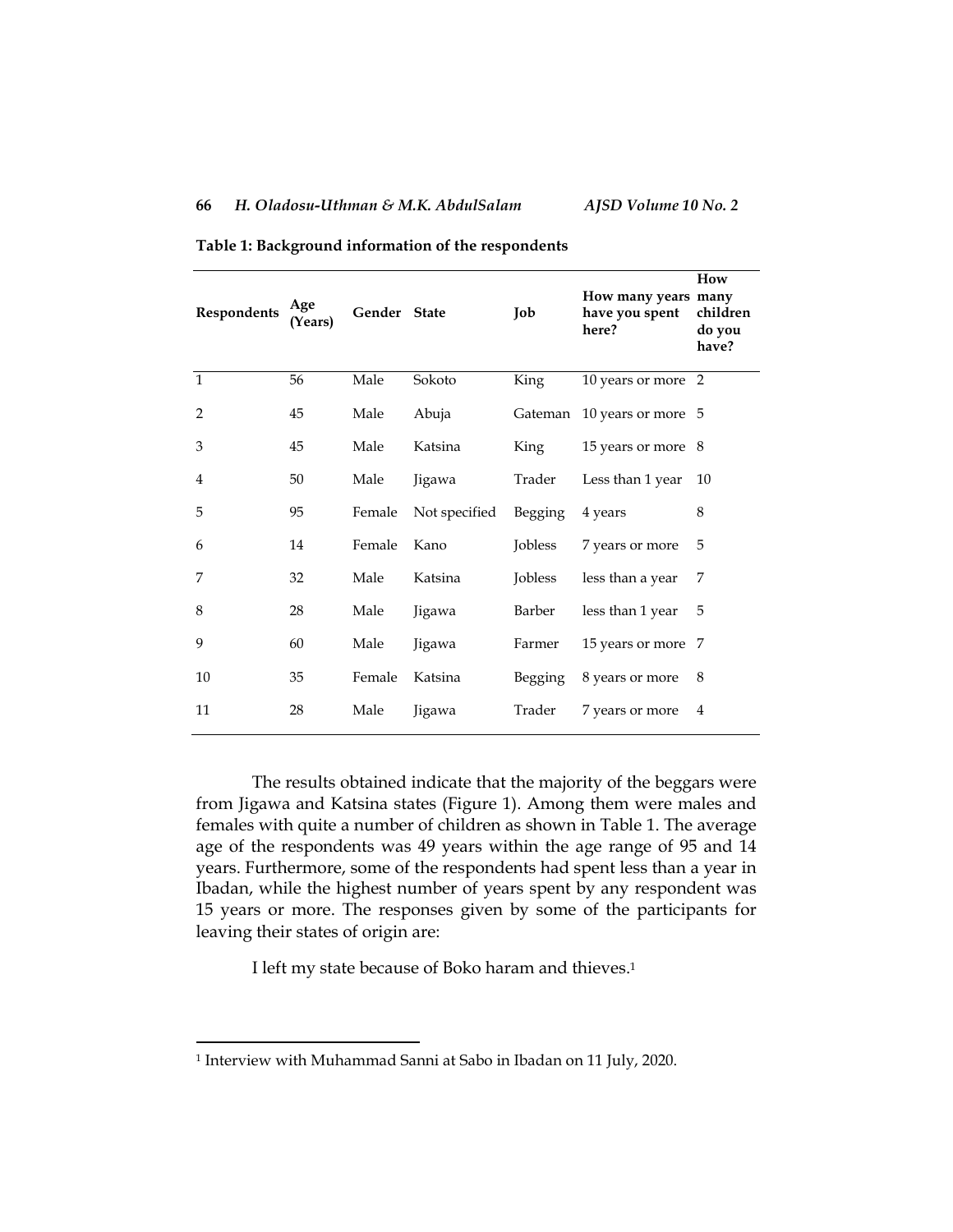I left my state because our people in the North used to mock us, they don"t understand that we are not capable of earning a livelihood. People here in Ibadan are very good and they give us money. 2

I left my state because I was in debt and there was no one to help me. So, I became a beggar when I got here?<sup>3</sup>



**Figure 1: State of origin of the participants.**



**Figure 2: Participants' gender**

l

<sup>2</sup> Interview with Bala Yusuf at Sabo in Ibadan on 11 July, 2020.

<sup>3</sup> Interview with Aisha Ibrahim at Sabo in Ibadan on 11 July, 2020.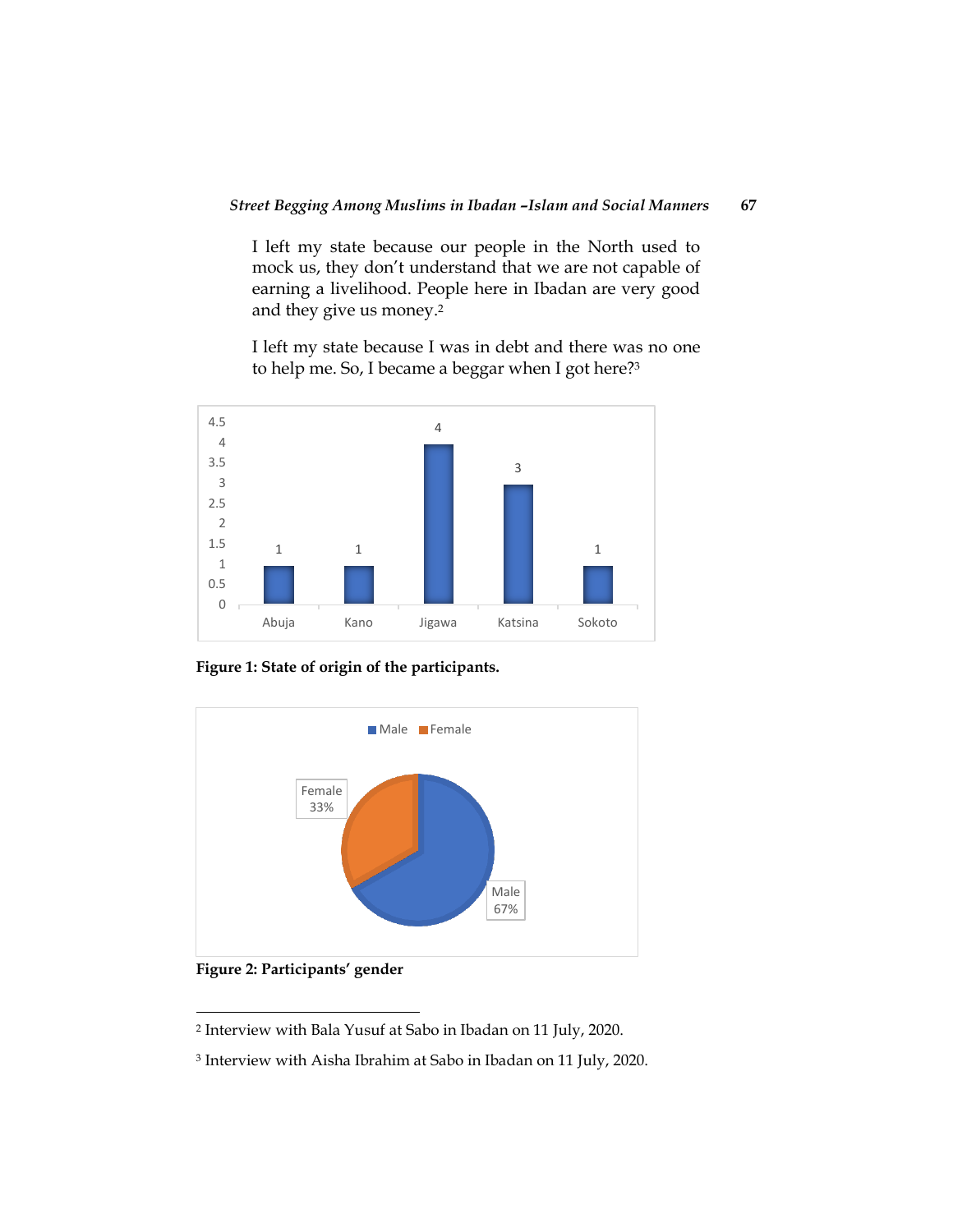## **68** *H. Oladosu-Uthman & M.K. AbdulSalam AJSD Volume 10 No. 2*

| How much<br>do you make<br>per day? | Do you think<br>begging is<br>good<br>Islamically? | What do you<br>think<br>government can<br>do? | Will you<br>drop<br>begging if<br>government<br>finds a<br>solution? | What do you<br>understand<br>about Islam?     | What is your<br>contribution<br>to this<br>situation? |
|-------------------------------------|----------------------------------------------------|-----------------------------------------------|----------------------------------------------------------------------|-----------------------------------------------|-------------------------------------------------------|
| 500                                 | No                                                 | Provision of<br>basic amenities               | Yes                                                                  | Submission to<br>the will of<br>Allah         | Praying                                               |
| 1000                                | No                                                 | Provision of<br>basic amenities               | Yes                                                                  |                                               | Praying                                               |
| 5000                                | No                                                 | Job opportunities Yes                         |                                                                      | Submission to<br>the will of<br>Allah         | Helping<br>people                                     |
| 2000                                | No                                                 | Free education                                | No                                                                   | Islam has 14<br>pillars                       |                                                       |
| 1000                                | No                                                 | Job opportunities Yes                         |                                                                      | Submission to<br>the will of<br>Allah         |                                                       |
| Enough to<br>eat                    | No                                                 | Equal rights                                  | Yes                                                                  | Submission to Praying<br>the will of<br>Allah |                                                       |
|                                     | No                                                 | Job opportunities Yes                         |                                                                      | Praying 5<br>times daily                      |                                                       |
| 2000                                | No                                                 | Get females<br>married                        | Yes                                                                  |                                               |                                                       |

**Table 2: Information about Islam and begging**

The average earning per day by the beggars was N1,900. The maximum and minimum earnings were ₦5000 and ₦500 respectively, but in some cases, they only earned enough to eat. When asked if they were happy about being beggars and if begging is allowed in Islam, they answered no. The summary of their responses is that certain circumstances have led some of them to beg. Some of the responses are highlighted below:

> Sincerely speaking, most of us beg because there is no option to survive. You can imagine having a blind and a crippled parent that gave birth to children while begging. If such children are grown up without even recognizing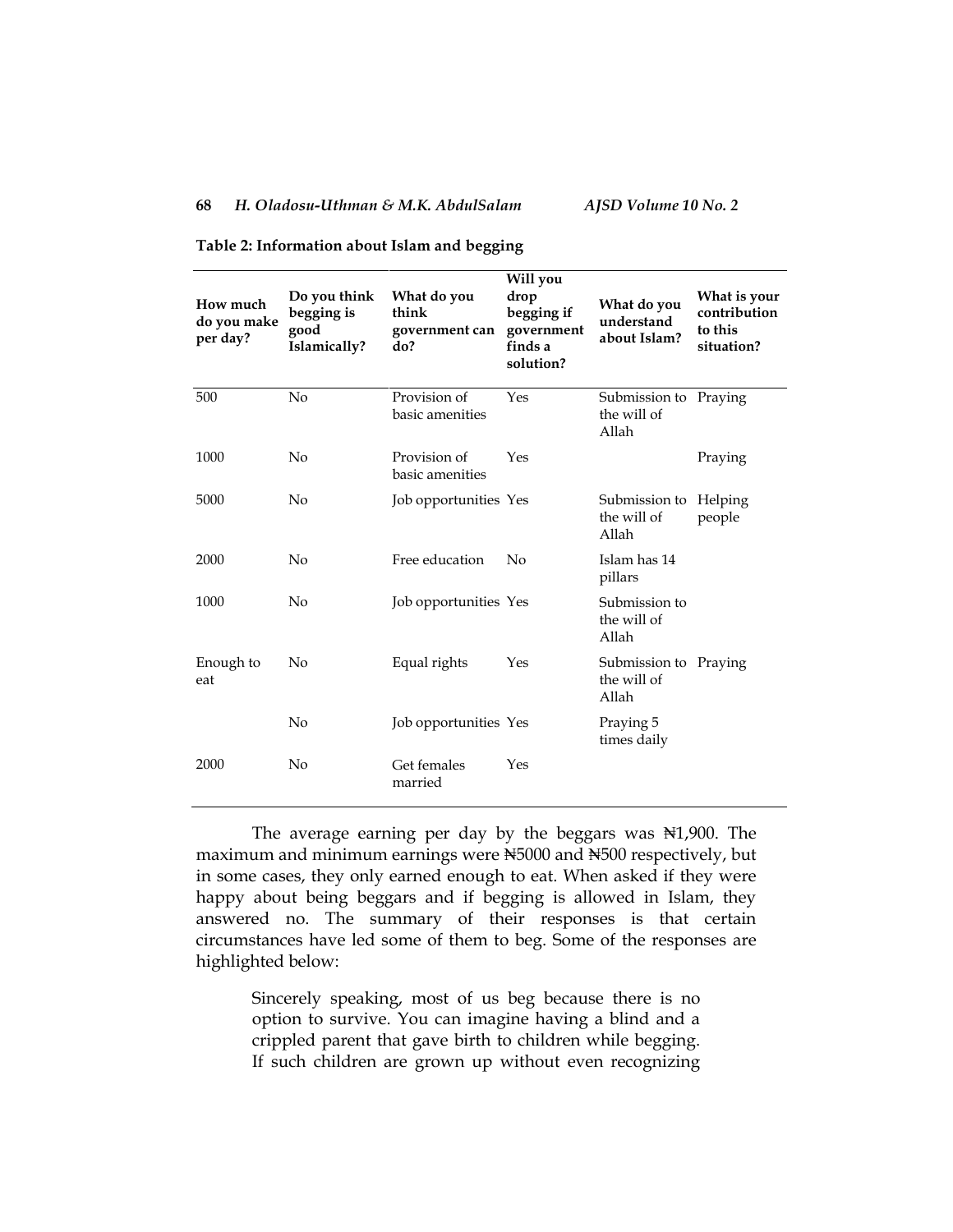their parents and no one to care for them, how do you want them to cope without being a beggar? 4

As you can see, my husband is crippled. He can't do heavy work and I am jobless. So, I joined him as a beggar to take care of the eight children we gave birth to. 5

Begging is ok only for those that don"t have a choice, for example the crippled, the handicapped, and the blind. But it is not good Islamically for those that are complete; for example, those that have hands, legs, eyes. Most importantly, begging is not for women, because they are supposed to be in their fathers' or husbands' houses to be cared for. 6

Begging is not proper for those that have the ability to work, but there are some people that don"t have choice than begging. 7

My parents are jobless. Aside from being a barber, I used to hustle, as the eldest of the house to put food on the table. Unfortunately, I have had leg fractures in the past 12 years. During those 12 years, I have had no strength to work and feed my family. And since money from barbing alone can't satisfy me, I had to start begging.<sup>8</sup>

When asked about what they think government can do to help them, the summary of their responses is that government should provide basic needs for their survival such as job opportunities, free housing, free education, and money. Furthermore, the respondents need the government to treat them the same way they treat other citizens. Some of

 $\overline{\phantom{a}}$ 

<sup>&</sup>lt;sup>4</sup> Interview with Bala Yusuf at Sabo in Ibadan on 11 July, 2020.

<sup>5</sup> Interview with Rabi Muhammad at Mokola in Ibadan on 11 July, 2020,

<sup>6</sup> Interview with Ibrahim Abdullah at Mokola in Ibadan on 11 July, 2020.

<sup>7</sup> Interview with Muhammad Fatih at Mokola in Ibadan on 11 July, 2020.

<sup>8</sup> Interview with Auwal Muhammad at Mokola in Ibadan on 13 July, 2020.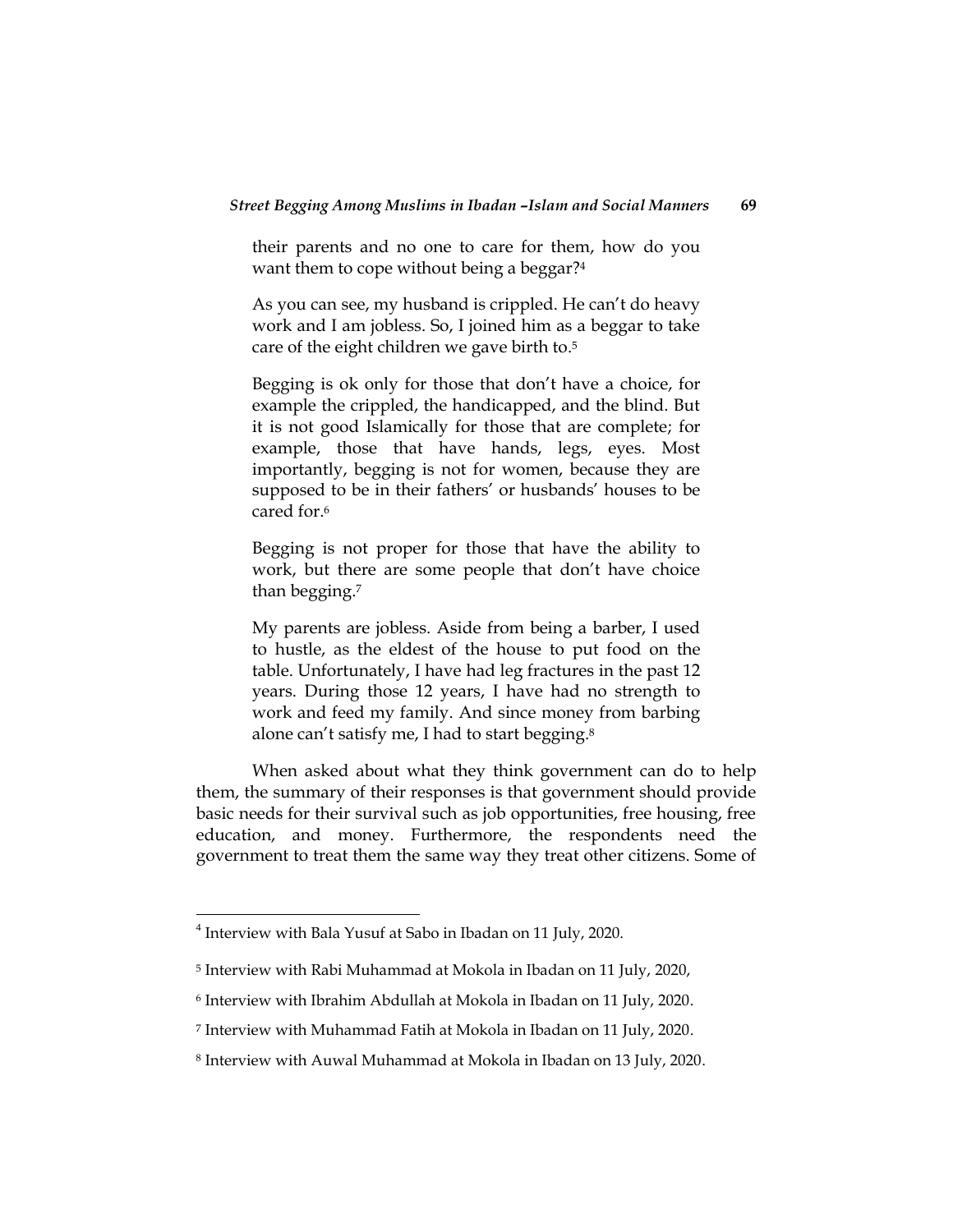them even promised to stop begging if there is government intervention. See some responses below:

> I am not happy the way I beg. I also want to give money to people. If the government should find solution for us, I will drop begging.<sup>9</sup>

> Of course, if I have another option, I will drop begging. At least I will be going and coming back home in the evening or afternoon. I will even leave this state and not come back. I will open a shop, start my barbing work, and feed myself as well as my parents. 10

> Yes, I will leave begging because it is not that I am happy doing this begging job. 11

When asked what they understand about Islam, the summary of their responses is that Islam is submission to the will of Allah, and believing in Allah as the only true God, praying five times daily, fasting in the month of Ramadan, giving zakat/sadaqah if one has the means, and going on pilgrimage to Makkah if one has the capacity to do so. Some of their participants' responses to the question are:

Islam is for a Muslim to know that there is no other God except Allah, and testification that Prophet Muhammad (S.A.W.) is his messenger. So, no matter how difficult my situation is, I believe it is the will of Allah. 12

Islam, is it like reading? Ok as a Muslim, I read Qur"an but not much, hadith, sirah I read them also but not too much as a Muslim. 13

l

<sup>&</sup>lt;sup>9</sup> Interview with Abdulrahman Ibrahim at Ojoo in Ibadan on 5 August, 2020

 $10$  Interview with Auwal Ibrahim at Ojoo in Ibadan on 5 August, 2020.

 $11$  Interview with Rabi Muhammad at Mokola in Ibadan on 11 July, 2020.

<sup>&</sup>lt;sup>12</sup> Interview with Ahmed Lawan at Ojoo in Ibadan on 5 August, 2020.

<sup>&</sup>lt;sup>13</sup> Interview with Muhammad Sanni at Ojoo in Ibadan on 5 August, 2020.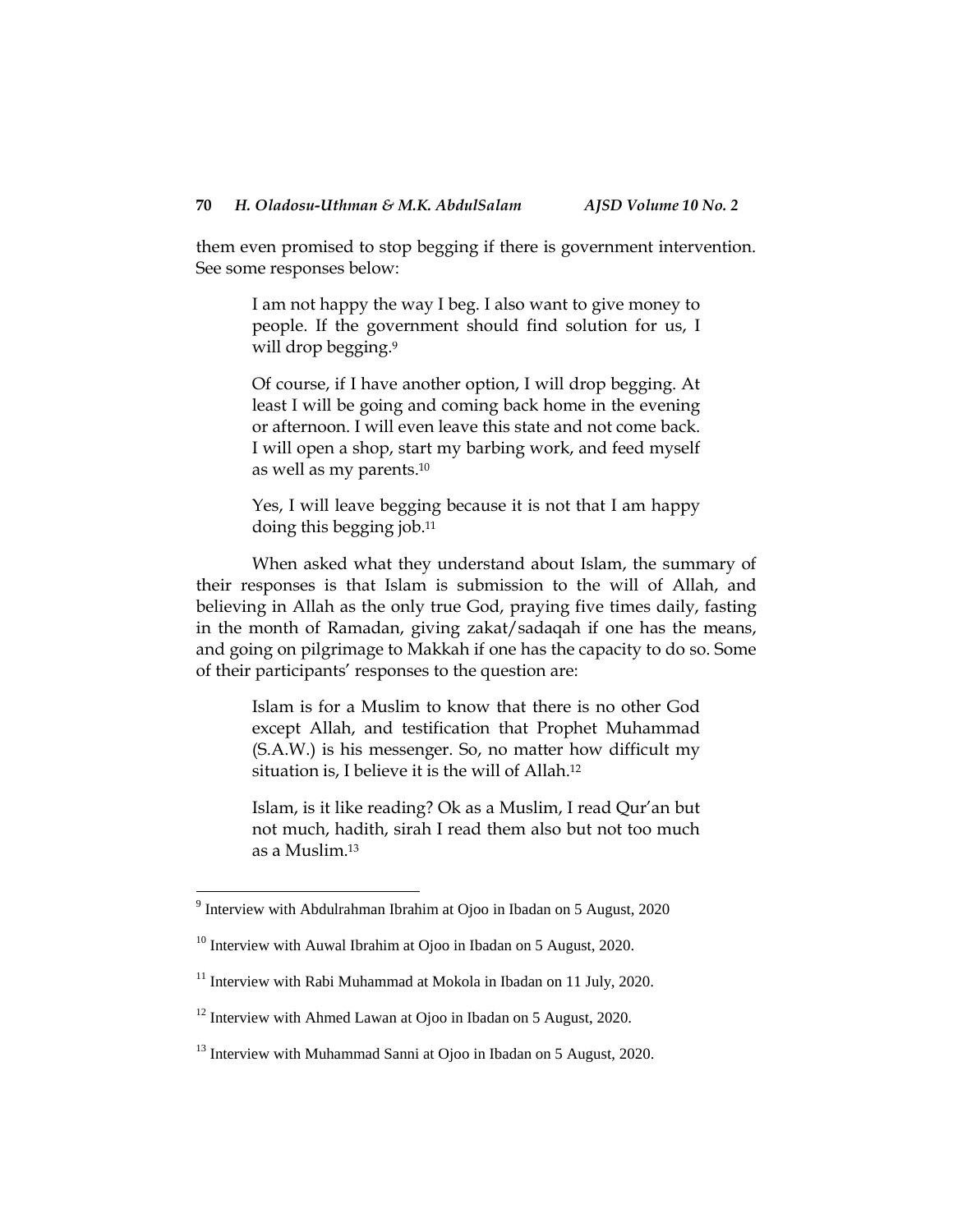When asked about their contributions to the situation are, their responses indicate that they would not relent in praying to Allah. They also lend helping hands to other handicapped among them. Some important responses are as follows:

As a Muslim and king of this area, I gather people to read Qur"an and pray for Nigeria. The main purpose of our prayer is that Allah should give the government the ability and capacity to help those in need. We pray often to Allah to help open the eyes of our government so they can plan for us, the beggars. 14

My own contribution is to keep praying and help people in need.<sup>15</sup>

### **Going forward**

l

A healthy society is one where the citizenry is considered first in terms of the basic needs of life. It is a society where the gap between the rich and the poor is not apparent but reduced to the barest minimum. The dwindling economic condition of Nigeria as a nation over the years has affected its citizenry adversely in terms of employment and empowerment opportunities. This situation has subsequently rendered the majority of Nigerian youths idle and lazy. Perhaps, this is one of the reasons why some able-bodied youths would prefer to opt for stealing or engage in what is popularly called *fine baara* (stylish begging) among the Yoruba.

Apart from youth who have chosen to indulge in idleness or *fine baara*, there are other categories of beggars who are both aged and dependent. The aged in a sane society are taken good care of, while the younger ones are given the right and sound education that will in turn translate to human capital and empowerment through windows of opportunities.

 $14$  Interview with Abdullah Yusuf at Mokola in Ibadan on 11 July, 2020.

<sup>&</sup>lt;sup>15</sup> Interview with Abdulrahman Maitama at Mokola in Ibadan on 11 July, 2020.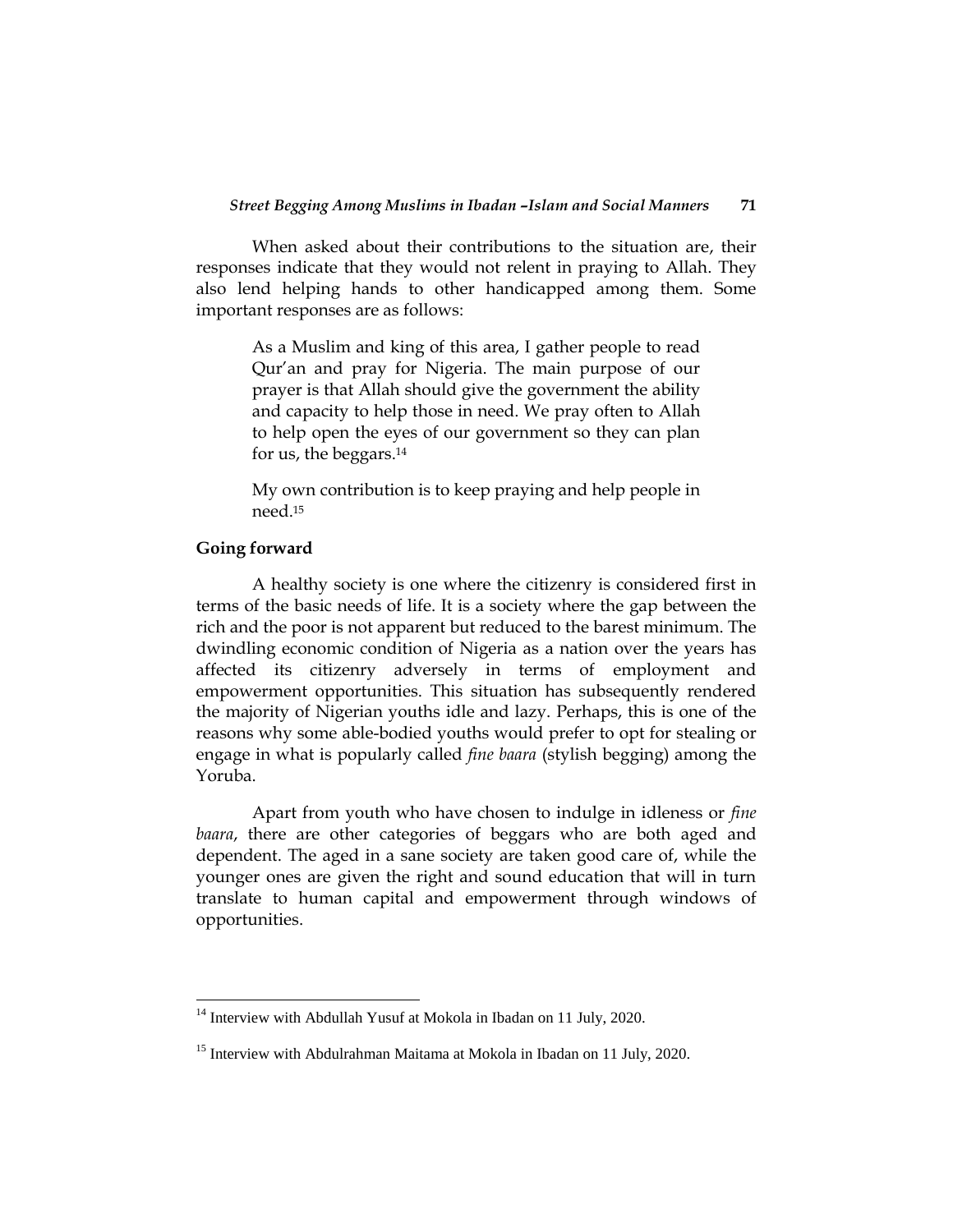### **72** *H. Oladosu-Uthman & M.K. AbdulSalam AJSD Volume 10 No. 2*

However, it must be emphasised that lack of governmental intervention should not be an excuse for the beggars to constitute a menace in the society. Able-bodied persons, particularly the youth, should find a way of earning a living by engaging in fruitful labour instead of turning themselves into objects of pity by those who bring meagre amounts of money or gifts to them on a daily basis. It was highly appalling to find at inner Sabo that grandfathers/grandmothers as well as their children and grandchildren were all living together in the same area and doing the same thing over the decades. They even go to the extent of conducting marriages among themselves. This is the exact reason why begging has become a generational phenomenon among the northerners, hence, the need for government's quick intervention to forestall impending danger of hooliganism and thuggery of youth from this particular set of people.

## **Conclusion**

Islam has often been misunderstood and misrepresented by forces within and without. These elements have exploited the Islamic window of benevolence. Although it is a religious duty on the part of individual Muslims, the window was not put in place to condone laziness in any form. It is evident from the discussions in this study that the Islamic window of almsgiving and charity has beenmisrepresented. It is also true that this window is beset with difficult challenges, such as increase in the number of idle able-bodied youth, increase in mass illiteracy among youth who have chosen begging as a profession, environmental degradation and pollution, as well as population explosion among the beggars. The latter can be attributed to the way the beggars tend to get married at a very tender age. This study has shown to a large extent how the culture and belief system of the beggars has been deployed to construct the notion of almsgiving among Muslims and how this has resulted in a menace and social security issues in Nigeria, particularly in the city of Ibadan. As has been the case in other parts of Nigeria, with daily increase in the number and visibility of beggars, the act of begging has continued to generate fresh questions about the provision of basic amenities of life by the government of Nigeria. It should be stated that not all persons who claim to be Muslims exhibit the ideals of Islam. The majority of practices by these Muslims are culturally rather than Islamically bound. It is, therefore, important to note that until sociocultural factors that are catalysts for the celebration and increase in the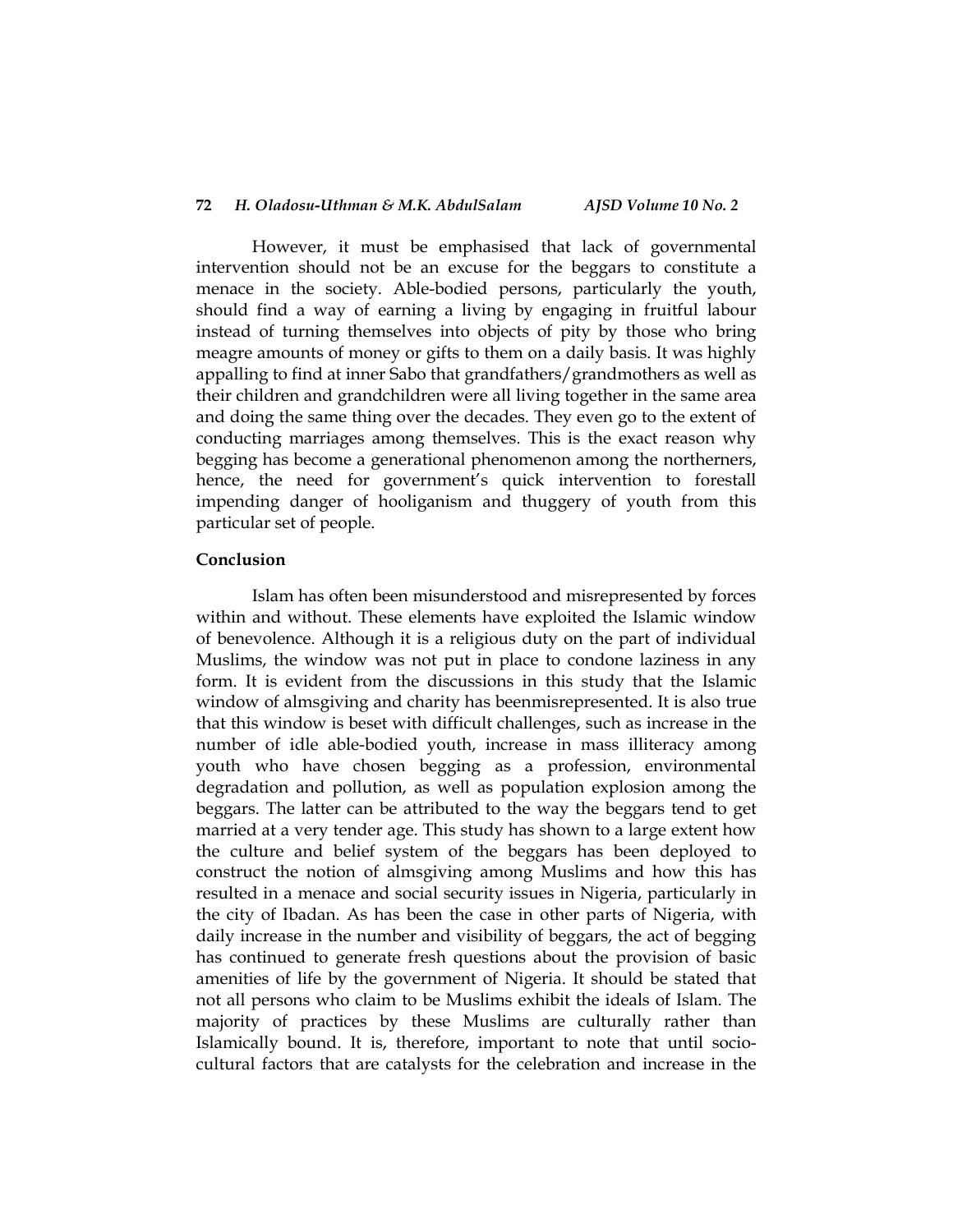number of beggars in Nigeria are taken into reckoning by the government, the menace may linger on indefinitely.

#### **Recommendations**

Going forward, this study recommends as follows:

- That beggars be taken away from the streets and major roads in Ibadan by government,
- That government should find a way of disbanding the overpopulated inner Sabo and provide basic amenities like toilets and water for the area,
- That government should provide avenues for the engagement of the youth through training them in capacity building to become self-employed and economically empowered,
- That the Muslim ummah should see the menace of begging as a serious challenge and educate its people accordingly,
- That the institution of zakat should be maximally utilised to reduce poverty among the Muslims,
- That basic elementary education be made mandatory to this category of the society by government.

## **References**

- Abdul-Rahman, M.O. (1989). A thematic and stylistic study of Arabic poetry in Ibadan, 1876-1979. PhD thesis, Department of Arabic and Islamic Studies, University of Ibadan, p. 22.
- Ali, Abdul Hasan S. (1979). *Muhammad Rasulullah – The Life of Prophet Muhammad*. India: Islamic Research and Publications.
- Doi, Abdul Rahman I. (1975). Islam in Yorubaland: Introduction and expansion. *Journal of the Muslim World League*, 2(8).
- Farisade, A. (2008). Begging and panhandling is an age-old tradition. *California Linguistic Notes*, xxxiv(2). Retrieved from: [https://www.english.fullerton.edu.](https://www.english.fullerton.edu/) Assessed on 9/7/2020.
- Mabogunje, A., Awe, B. and Lloyd, P.C. (1967). *The City of Ibadan*. Cambridge: Cambridge University Press.
- Muhammad Taqi-ud-Din Al-Hilali& Muhammad Muhsin Khan (trans.). (2011). *Interpretation of the Meanings of the Noble Qur'an in the*